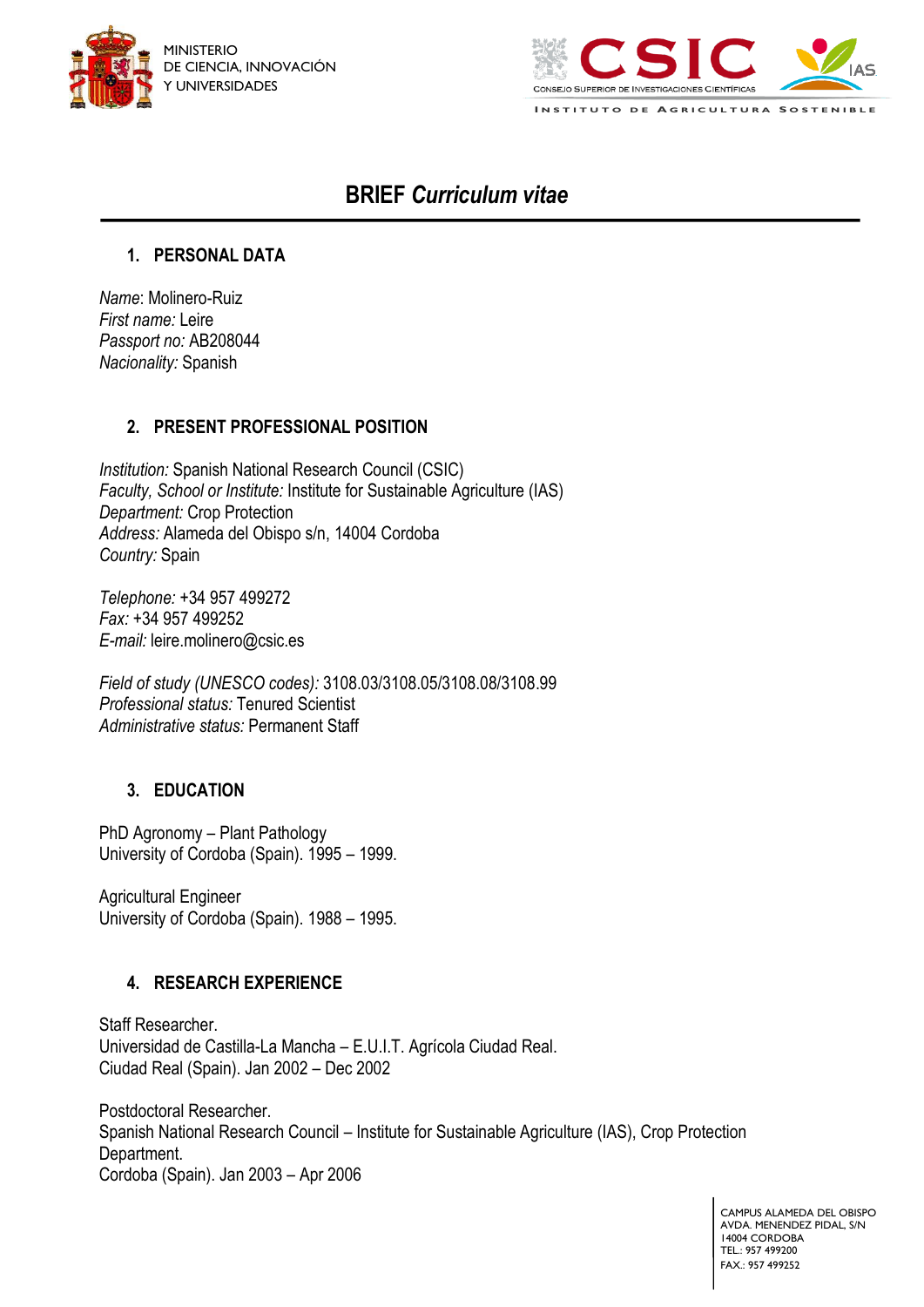



Visiting Scientist. Ghent University – Faculty of Bioscience Engineering, Crop Protection Department, Phytopathology Lab. Ghent (Belgium). Jul 2007 – Nov 2007

Postdoctoral Researcher. Institute of Agricultural Research and Training (IFAPA) – Crop Protection Department. Seville (Spain). Nov 2007 – Sept 2009

**Tenured Scientist.** Spanish National Research Council – Institute for Sustainable Agriculture (IAS), Crop Protection Department. Cordoba (Spain). Sept 2009 – present.

## **5. SUMMARY OF RESEARCH AREA**

KEYWORDS: Plant pathology, Field crops, Soilborne pathogens.

Research topics include etiology, characterization of populations and control of soilborne pathogens of field crops. I study the most important diseases of sunflower, with emphasis on strategies for the control of broomrape (*Orobanche cumana*) and downy mildew (*Plasmopara halstedii*), including genetic resistance and chemical and cultural methods. Other research, is carried out in conjunction with sunflower breeders, agronomists and entomologists and deals with insect pests, disease resistance and its expression and effect on yield under field conditions. Additional research lines are focused on etiological and epidemiological factors of late wilt of maize (*Cephalosporium maydis*) and the efficacy of bioactive compounds on the control of soil-borne pathogens.

## **6. BRIEF SCIENTIFIC PROFILE**

Dr. Molinero-Ruiz has effectively managed more than 20 competitive Spanish Research Projects and International Research Contracts with private companies (DuPont- Pioneer, Syngenta, Monsanto and Agricol Ltd. among others), all of them directly related with sunflower and/or diseases of crops caused by soilborne pathogens as main topics. She was also a participant in 2 EU Projects (STD-3 Programme Life Sciences and Technologies for Developing Countries, ERB 3504PL910430, and Cost Action 849).

Currently, Dr. Molinero-Ruiz coordinates the project MSCA-ITN 2019 (ID 859862), submitted to the European Commission (H2020) and currently under evaluation. The project consortium is composed of 10 research groups and 3 SMEs from 8 different countries. Dr. Molinero-Ruiz is also Principal Investigator of Spain of a proposal submitted to FAO/IAEA (RER2018016). The proposal, leaded by Prof. Nasya Tomlekova (Bulgaria), has 14 participant countries and is currently under evaluation.

Dr. Molinero-Ruiz has supervised 6 MSc students and 3 PhD students (two are currently ongoing).

**Head, Crop Protection Department** at IAS-CSIC. 2012 to 2016.

**Vice director** at IAS-CSIC. 2016 to date.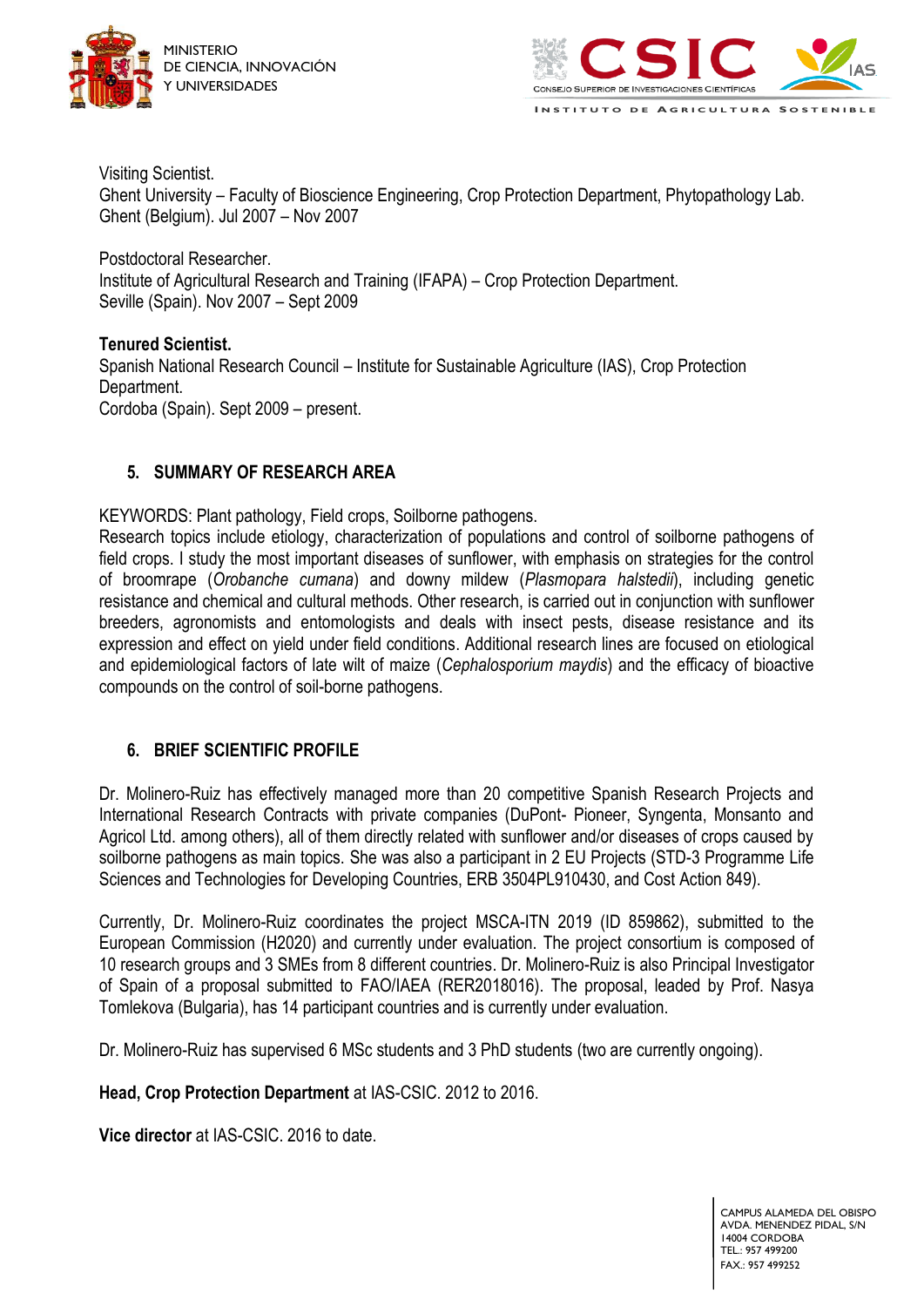



#### **7. PUBLICATIONS INDEXED IN JOURNAL CITATION REPORTS/SCIENCE EDITION (ABOUT SUNFLOWER):**

**Molinero-Ruiz, M.L.**, Melero-Vara, J.M. and J. Dominguez. 2002. Inheritance of resistance to race 330 of *Plasmopara halstedii* in three sunflower (*Helianthus annuus* L.) lines. *Plant Breeding* 121 (1): 61-65.

**Molinero-Ruiz, M.L.** and J.M. Melero-Vara. 2002. First report of stem rot and wilt of sunflower caused by *Sclerotinia minor* in Spain. *Plant Disease* 86 (6): 697.

**Molinero-Ruiz, M.L.**, J. Dominguez and J.M. Melero-Vara. 2002. Races of isolates of *Plasmopara halstedii* from Spain and studies on their virulence. *Plant Disease* 86 (7): 736-740.

**Molinero-Ruiz, M.L.**, Melero-Vara, J.M. and J. Dominguez. 2003. Inheritance of resistance to two races of sunflower downy mildew (*Plasmopara halstedii)* in two *Helianthus annuus* L. lines. *Euphytica* 131: 47- 51.

**Molinero-Ruiz, M.L.**, Melero-Vara., J.M., Gulya, T. and J. Dominguez. 2003. First report of resistance to metalaxyl in downy mildew (*Plasmopara halstedii*) of sunflower in Spain. *Plant Disease* 87 (6): 749.

**Molinero-Ruiz, M.L.**, Melero-Vara, J.M., García-Ruiz, R. and J. Dominguez. 2006. Pathogenic diversity within field populations of *Orobanche cumana* and different reactions on sunflower genotypes. *Weed Research* 46: 462-469.

**Molinero-Ruiz, M.L.**, Pérez-Vich, B., Pineda-Martos, R. and J.M. Melero-Vara. 2008. Indigenous highly virulent accessions of the sunflower root parasitic weed *Orobanche cumana*. *Weed Research* 48: 169- 178.

**Molinero-Ruiz, M.L.**, Cordón-Torres, M.M., Melero-Vara, J.M. and J. Dominguez. 2008. Resistance to metalaxyl and to metalaxyl-M in populations of *Plasmopara halstedii* causing sunflower downy mildew. *Canadian Journal of Plant Pathology* 30 (1): 97-105.

**Molinero-Ruiz, M.L.,** García-Ruiz, R., Melero-Vara, J.M. and J. Dominguez. 2009. *Orobanche cumana* race F: performance of resistant sunflower hybrids and aggressiveness of populations of the parasitic weed. *Weed Research* 49: 469-478.

**Molinero-Ruiz, L.,** García-Carneros, A.B., Collado-Romero, M., Raranciuc, S., Domínguez, J. and J.M. Melero-Vara. 2014. Pathogenic and molecular diversity in highly virulent populations of the parasitic weed Orobanche cumana (sunflower broomrape) from Europe. *Weed Research* 54 (1): 87-96.

García-Ruiz, R., García-Carneros, A.B. and **L. Molinero-Ruiz**. 2014. A new race of *Verticillium dahliae* causing leaf mottle of sunflower in Europe. *Plant Disease* 98 (10): 1435.

**Molinero-Ruiz, L.,** P. Delavault, B. Pérez-Vich, M. Pacureanu-Joita, M. Bulos, E. Altieri and J. Dominguez. 2015. History of the race structure of *Orobanche cumana* and the breeding of sunflower for resistance to the parasitic weed: A review. *Spanish Journal of Agricultural Research* 13 (4): e10R01, 19 p.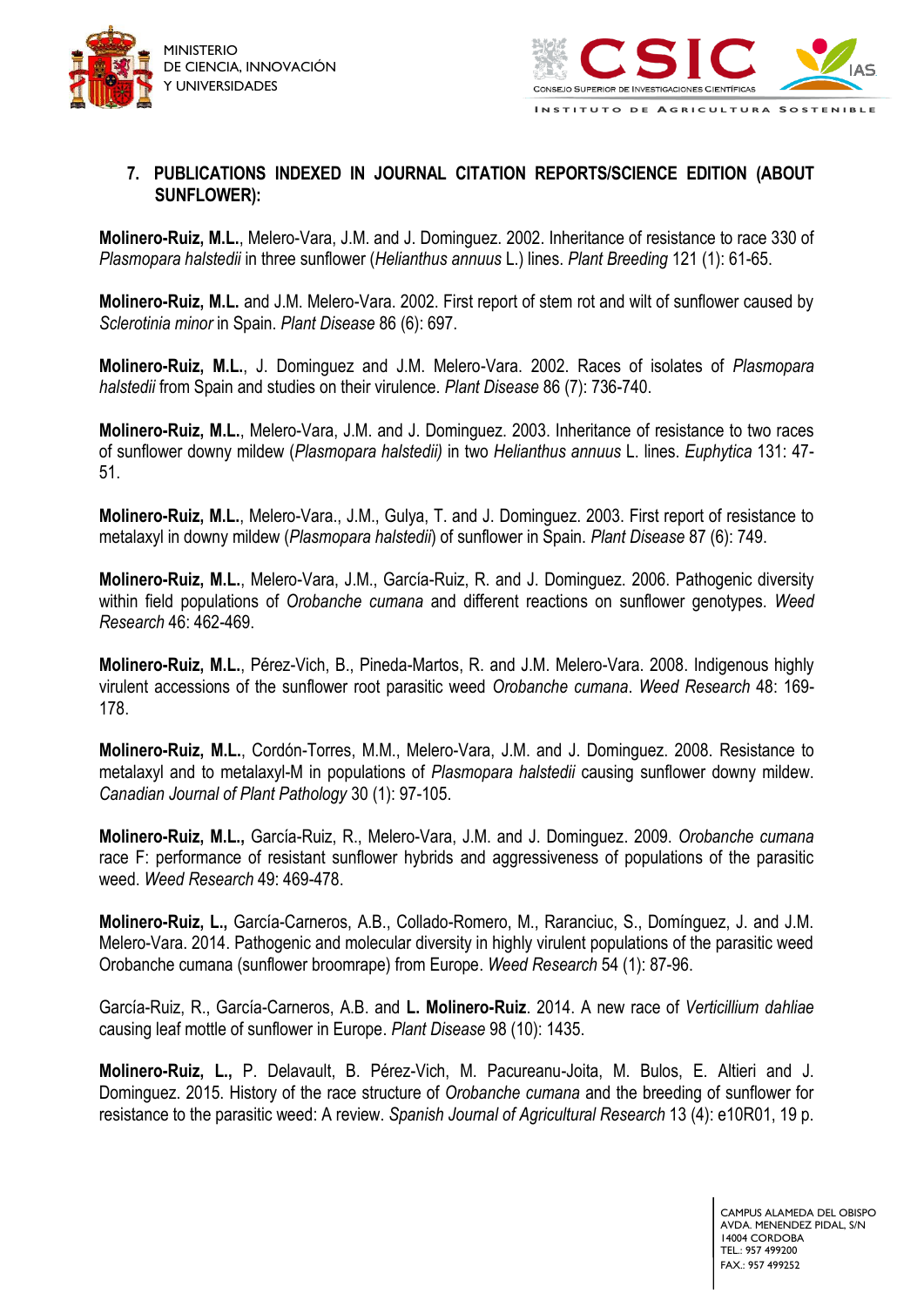



Ortiz-Bustos, C.M., Pérez-Bueno, M.L., Barón, M. and **L. Molinero-Ruiz.** 2016. Fluorescence imaging in the red and far-red region during growth of sunflower plantlets. Diagnosis of the early infection by the parasite *Orobanche cumana*. *Frontiers in Plant Science*, June 2016, vol. 7, 884.

García-Carneros, A.B. and **L. Molinero-Ruiz.** 2017. First report of the highly virulent race 705 of Plasmopara halstedii (downy mildew of sunflower) in Portugal and in Spain. *Plant Disease* 101 (8): 1555.

Ortiz-Bustos, C.M., Pérez-Bueno, M.L., Barón, M. and **L. Molinero-Ruiz**. 2017. Use of blue-green fluorescence and thermal imaging in the early detection of sunflower infection by the root parasitic weed Orobanche cumana Wallr. *Frontiers in Plant Science*, May 2017, vol. 8, 833.

Martín-Sanz, A., Rueda, S., García-Carneros, A.B. and **L. Molinero-Ruiz**. 2018. *Cadophora malorum*: a new pathogen of sunflower causing wilting, yellowing and leaf necrosis in Russia. *Plant Disease* 102 (4): 823.

Martín-Sanz, A., Rueda, S., García-Carneros, A.B., González-Fernández, S., Miranda-Fuentes, P., Castuera-Santacruz, S. and **L. Molinero-Ruiz**. 2018. Genetics, host range, and molecular and pathogenic characterization of *Verticillium dahliae* from sunflower reveal two differentiated groups in Europe. *Frontiers in Plant Science,* March 2018, vol. 9, 288.

**Molinero-Ruiz, L**. 2019. Recent advances on the characterization and control of sunflower soilborne pathogens under climate change conditions. *OCL - Oilseeds and fats, Crops and Lipids* 26 (1): 2.

# **8. OTHER INTERNATIONAL PUBLICATIONS (ABOUT SUNFLOWER)**

**Molinero-Ruiz, M.L.**, Melero-Vara, J.M. and T.J. Gulya. 1998. Pathogenic characterization of *Plasmopara halstedii* isolates from Spain. Pp. 26-29 In: "I.S.A. Symposium III, Sunflower Downy Mildew". International Sunflower Association.

**Molinero-Ruiz, M.L.**, Domínguez-Giménez, J. and J.M. Melero-Vara. 2000. Evaluation of Spanish isolates of *Plasmopara halstedii* for tolerance to metalaxyl. *Helia* 23 (33): 33-38.

**Molinero-Ruiz, M.L.,** J. Dominguez, T.J. Gulya and J.M. Melero-Vara. 2005. Reaction of field populations of sunflower downy mildew (*Plasmopara halstedii*) to metalaxyl and mefenoxam. *Helia* 28 (42): 65-74.

**M.L. Molinero-Ruiz**. 2010. Tratamientos fitosanitarios en el cultivo de girasol en España: limitaciones. Pp. 219-229 En: "11º Symposium de Sanidad Vegetal: uso sostenible de fitosanitarios" Junta de Andalucía, Consejería de Agricultura y Pesca, Seville (Spain). ISBN: 978-84-8474-278-4.

Akhtouch, B., **Molinero-Ruiz, L.**, Dominguez, J., Melero-Vara, J.M. and J.M. Fernández-Martínez. 2013. Using sowing date modification and genetic resistance to manage sunflower broomrape (*Orobanche cumana* Wallr.). *Helia* 36 (59): 17-34.

Pérez-Bueno, M.L., Barón, M., García-Carneros, A.B. and **L. Molinero-Ruiz**. 2014. Diagnosis of the infection of sunflower by *Orobanche cumana* using multicolour fluorescence imaging. *Helia* 37 (61): 173- 179.